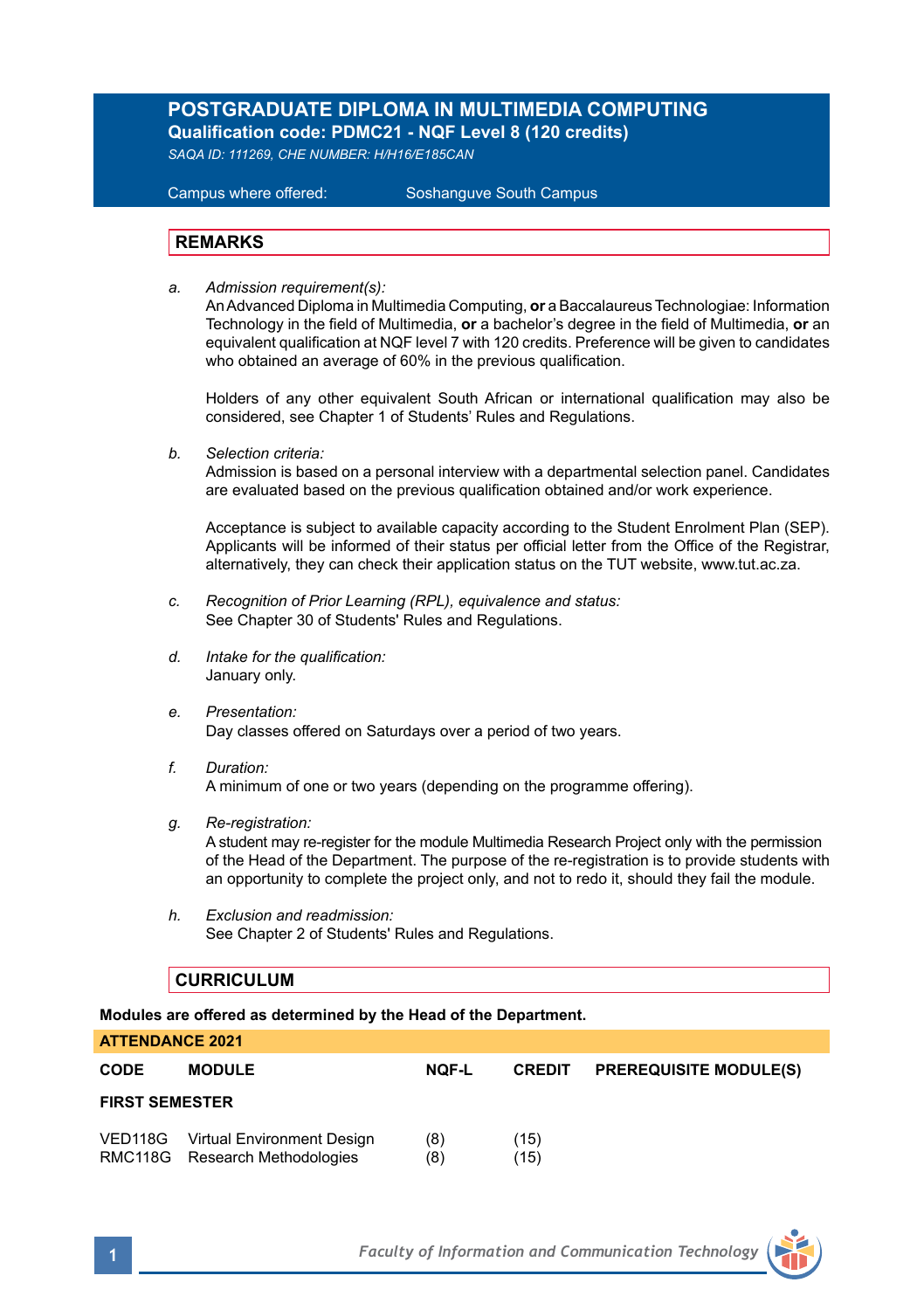## **SECOND SEMESTER**

| <b>VEA118G</b>                          | <b>Virtual Environment Application</b>                                                                                                                                 | (8)          | (15)          |                               |  |  |  |
|-----------------------------------------|------------------------------------------------------------------------------------------------------------------------------------------------------------------------|--------------|---------------|-------------------------------|--|--|--|
|                                         | plus three of the following modules:                                                                                                                                   |              |               |                               |  |  |  |
| First semester                          |                                                                                                                                                                        |              |               |                               |  |  |  |
| <b>AIG118G</b>                          | Artificial Intelligence Games<br>Programming (first-semester<br>module)                                                                                                | (8)          | (15)          | Artificial Intelligence       |  |  |  |
| NTT118G                                 | New Technological Trends<br>(first-semester module)                                                                                                                    | (8)          | (15)          |                               |  |  |  |
| <b>Second semester</b>                  |                                                                                                                                                                        |              |               |                               |  |  |  |
| <b>ARI118G</b>                          | Artificial Intelligence<br>(second-semester module)<br><b>Computer Graphics</b><br>(second-semester module)<br>Formal Aspects of Computing<br>(second-semester module) | (8)          | (15)          |                               |  |  |  |
| CGH118G                                 |                                                                                                                                                                        | (8)          | (15)          |                               |  |  |  |
| FRD118G                                 |                                                                                                                                                                        | (8)          | (15)          |                               |  |  |  |
| <b>ATTENDANCE 2022</b>                  |                                                                                                                                                                        |              |               |                               |  |  |  |
| <b>CODE</b>                             | <b>MODULE</b>                                                                                                                                                          | <b>NOF-L</b> | <b>CREDIT</b> | <b>PREREQUISITE MODULE(S)</b> |  |  |  |
|                                         |                                                                                                                                                                        |              |               |                               |  |  |  |
| <b>MRP108G</b><br>MRP118R               | Multimedia Research Project<br>Multimedia Research Project<br>(re-registration) (first-semester<br>module, see Paragraph g)                                            | (8)<br>(8)   | (30)<br>(0)   | Research Methodologies        |  |  |  |
|                                         | plus three of the following electives if not already completed in the first year:                                                                                      |              |               |                               |  |  |  |
|                                         |                                                                                                                                                                        |              |               |                               |  |  |  |
| <b>First semester</b><br><b>AIG118G</b> | Artificial Intelligence Games<br>Programming (first-semester<br>module)                                                                                                | (8)          | (15)          | Artificial Intelligence       |  |  |  |
| NTT118G                                 | New Technological Trends<br>(first-semester module)                                                                                                                    | (8)          | (15)          |                               |  |  |  |
| <b>Second semester</b>                  |                                                                                                                                                                        |              |               |                               |  |  |  |
| <b>ARI118G</b>                          | Artificial Intelligence                                                                                                                                                | (8)          | (15)          |                               |  |  |  |
| CGH118G                                 | (second-semester module)<br><b>Computer Graphics</b>                                                                                                                   | (8)          | (15)          |                               |  |  |  |
| FRD118G                                 | (second-semester module)<br>Formal Aspects of Computing<br>(second-semester module)                                                                                    | (8)          | (15)          |                               |  |  |  |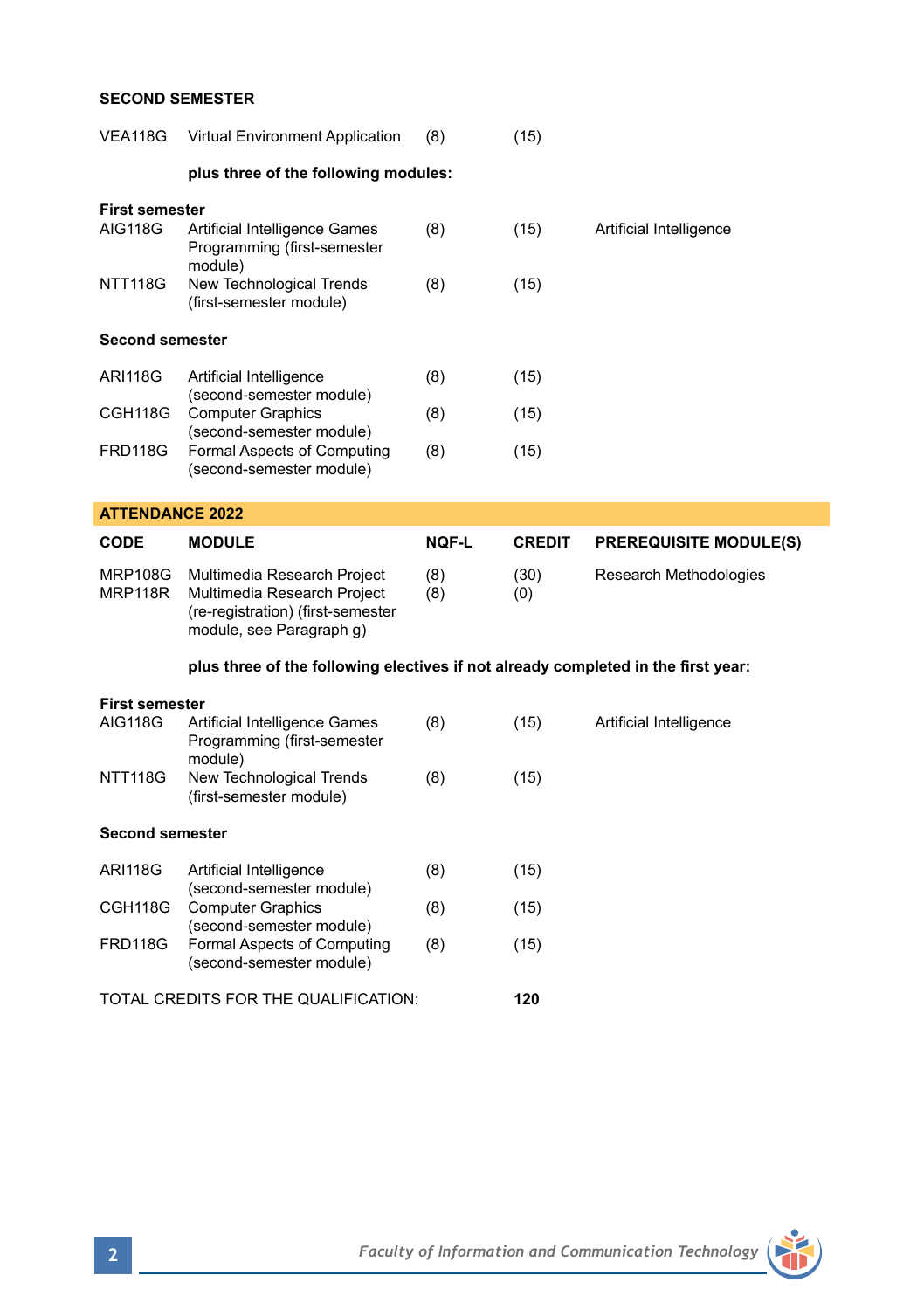# **MODULE INFORMATION (OVERVIEW OF SYLLABUS)**

The syllabus content is subject to change to accommodate industry changes. Please note that a more detailed syllabus is available at the Department or in the study guide that is applicable to a particular module. At time of publication, the syllabus content was defined as follows:

## **A**

## **ARTIFICIAL INTELLIGENCE (ARI118G) 1 X 4-HOUR COMPUTER-BASED**

*(Module custodian: Department of Computer Science)* The focus of this module is to lay the foundation for the design of artificial intelligence systems on different computing platforms. (Total tuition time: not available)

### **ARTIFICIAL INTELLIGENCE GAMES PROGRAMMING (AIG118G) 1 X 4-HOUR COMPUTER-BASED** *(Module custodian: Department of Computer Science)*

The focus of this module is to lay the foundation for the implementation of artificial intelligence systems on different computing platforms. (Total tuition time: not available)

## **C**

### **COMPUTER GRAPHICS (CGH118G) 1 X 4-HOUR COMPUTER-BASED**

### *(Module custodian: Department of Computer Science)*

The focus of this module is to introduce the student to the mathematics behind signal processing and its implementation to different platforms such as the web and mobile devices. (Total tuition time: not available)

## **F**

### **FORMAL ASPECTS OF COMPUTING (FRD118G) 1 X 4-HOUR COMPUTER-BASED** *(Module custodian: Department of Computer Science)*

This module prepares the student to use formal methods as a tool in the development of a set of modelling notations that allow software architects to precisely specify the structure, behaviour and properties of the critical aspects of a system. (Total tuition time: not available)

### **M**

### **MULTIMEDIA RESEARCH PROJECT (MRP108G, MRP118R) PROJECT ASSESSMENT** *(Module custodian: Department of Computer Science)*

The focus of this module is to enable students to apply and implement the research principles acquired in the Research methodologies module on a proposed research topic. (Total tuition time: not available)

## **N**

## **NEW TECHNOLOGICAL TRENDS (NTT118G) 1 X 4-HOUR COMPUTER-BASED**

## *(Module custodian: Department of Computer Science)*

The purpose of this module is to expose students to the trends in the evolution and continuing developments in the field of Computing and its associated academic disciplines, including Computer Science, Information Systems, Information Technology and Multimedia Computing. (Total tuition time: not available)

### **R**

# **RESEARCH METHODOLOGIES (RMC118G) CONTINUOUS ASSESSMENT**

*(Module custodian: Department of Computer Science)* The focus of this module is to introduce a student to research methods, planning, management, ethics, legal and professional issues and also write scientific research articles and theses/dissertations. (Total tuition time: not available)